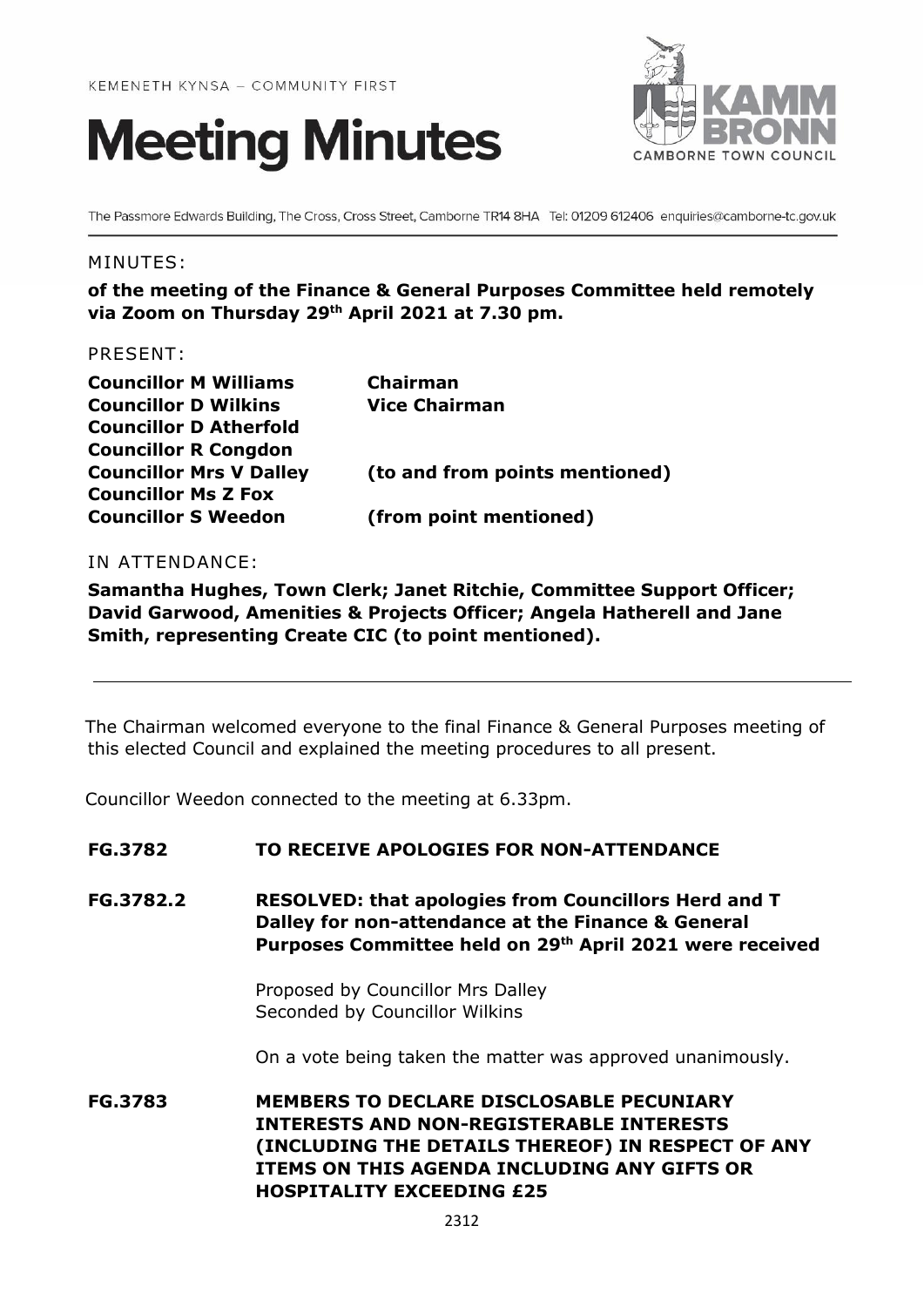Councillor Mrs Dalley declared interest in agenda item 9, as she was a Trustee of Camborne Community Centre.

### **FG.3784 TO APPROVE WRITTEN REQUEST(S) FOR DISPENSATIONS**

There were no dispensation requests.

### **FG.3785 CHAIRMAN'S ANNOUNCEMENTS**

There were no Chairman's announcements.

# **FG.3786 TO RECEIVE AND APPROVE THE MINUTES OF THIS COMMITTEE HELD ON 25th FEBRUARY 2021**

# **FG.3786.2 RESOLVED: that the minutes of the Finance and General Purposes Committee held on 25th February 2021 were received and approved for signing by the Chairman at a later date**

Proposed by Councillor Wilkins Seconded by Councillor Atherfold

On a vote being taken the matter was approved unanimously of those entitled to vote.

### **FG.3787 MATTERS ARISING, FOR INFORMATION ONLY, WHERE NOT INCLUDED BELOW**

There were no matters arising.

**FG.3788 PUBLIC PARTICIPATION (SUBJECT TO STANDING ORDER 3E MEMBERS OF THE PUBLIC ARE PERMITTED TO MAKE REPRESENTATIONS, ANSWER QUESTIONS AND GIVE EVIDENCE IN RESPECT OF ANY ITEM OF BUSINESS INCLUDED IN THE AGENDA, UP TO A MAXIMUM OF FIFTEEN MINUTES)**

> Ms Angela Hatherell and Ms Jane Smith, representing Create CIC, gave a presentation outlining a community art and craft project which their company would be operating from the Donald Thomas Centre. The purpose of the project was to inspire creativity by bringing community engagement, facilities and skills to the public with a series of taster sessions, accessible to all, regardless of social background, ability or income. Workshops in glass & ceramics, pottery & enamelling and engraving were on offer, which could be delivered in a Covid-safe way. Applications for grant funding had been made.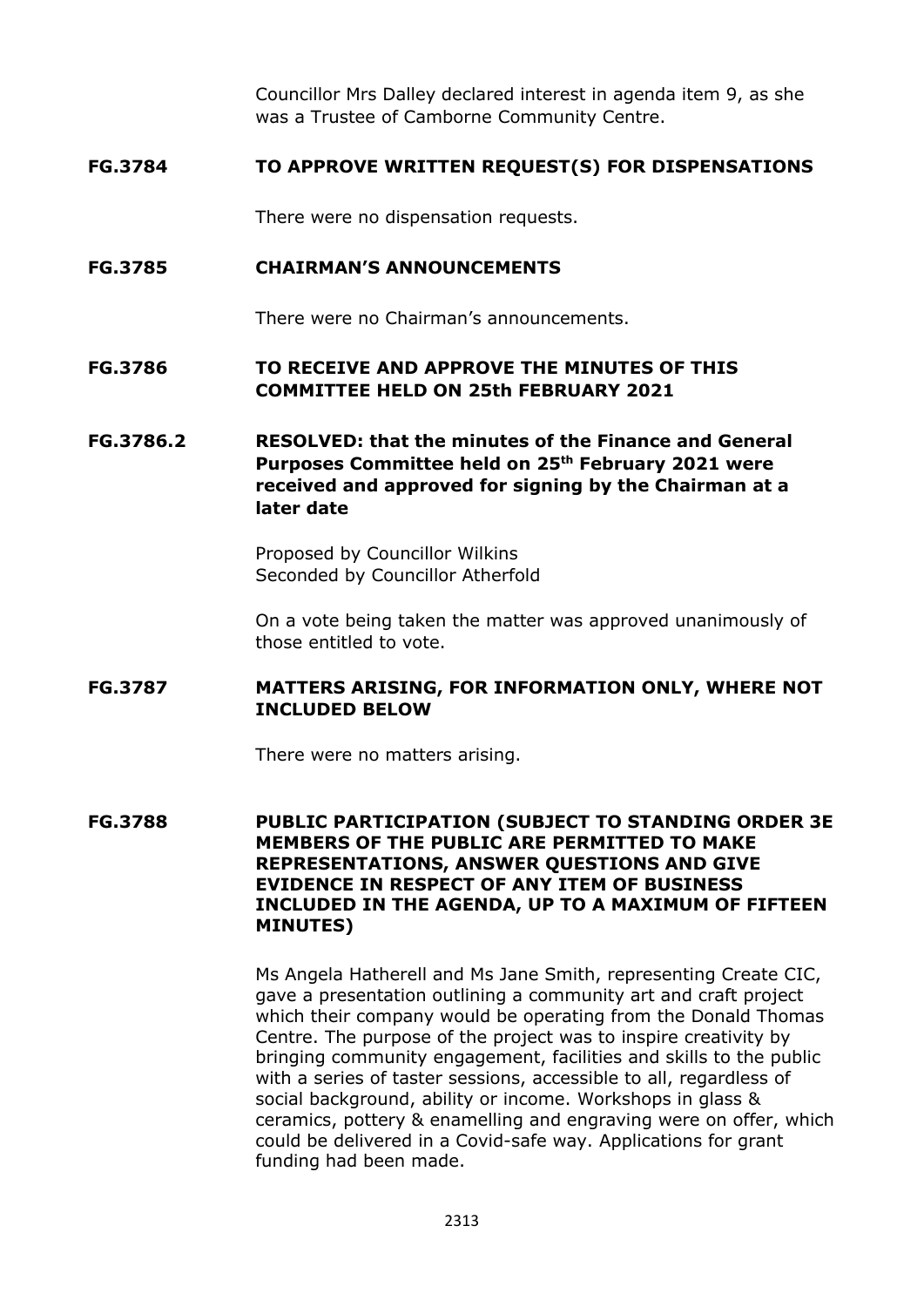Ms Hatherell and Ms Smith were thanked for their presentation and answered questions from members regarding promotion and availability of events, the booking process, confirmation of project costs and the overall cost per person of each session.

Having declared an interest in the next agenda item, Councillor Mrs Dalley left the meeting at 8.02pm.

### **FG.3789 TO CONSIDER GRANT APPLICATIONS FROM**

### **i) Create CIC (General Power of Competence)**

### **AGREE ACTION AND AUTHORISE EXPENDITURE**

Members considered the application.

It was recognised that the Create CIC project would bring many advantages to the community by contributing to parishioners' wellbeing and providing the opportunity to learn new skills in a social environment. Concern was expressed whether it would provide enough long-term benefit to justify the cost.

### **FG.3789.2 RESOLVED: that a grant of £4,976.68 was awarded to Create CIC, under the General Power of Competence, with funds approved from the Community Grants and Donations Budget**

Proposed by Councillor Ms Fox Seconded by Councillor Weedon

On a vote being taken the matter was approved by a majority, with one abstention.

Ms Hatherell and Ms Smith left the meeting and Councillor Mrs Dalley returned at 8.11pm.

# **FG.3790 TO RECEIVE AND APPROVE THE APPOINTED COUNCILLORS' INTERNAL AUDIT REPORTS FOR OCTOBER AND DECEMBER 2020 BY COUNCILLORS ATHERFOLD AND MS FOX**

**FG.3790.2 RESOLVED: that the appointed Councillors' Internal Audit Reports for October and December 2020 by Councillors Atherfold and Ms Fox were received and approved**

> Proposed by Councillor Williams Seconded by Councillor Ms Fox

On a vote being taken the matter was approved unanimously.

### **FG.3791 TO RECEIVE AND APPROVE THE BANK CASH AND INVESTMENT RECONCILIATION, EARMARKED RESERVES**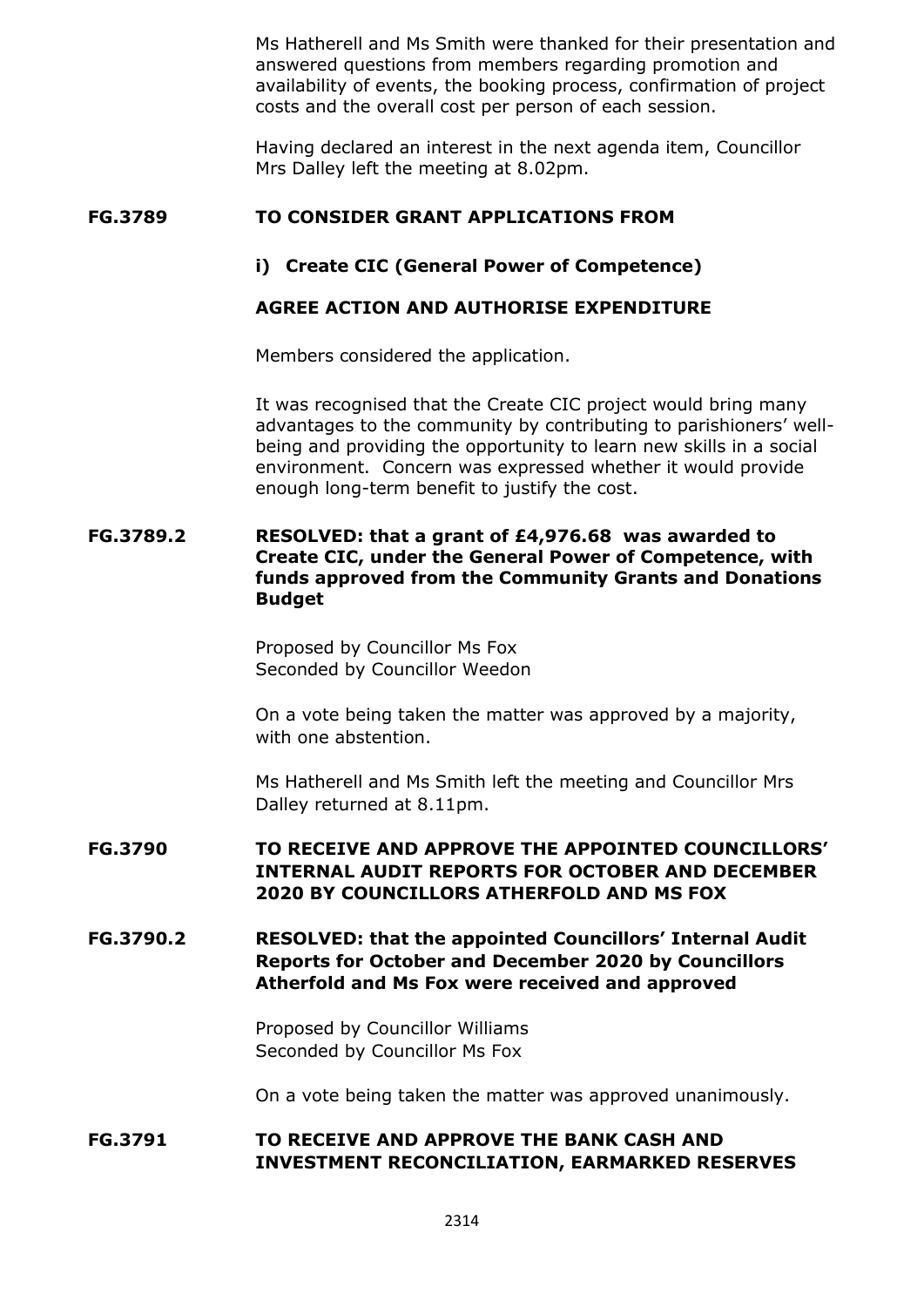### **REPORT AND DETAILED INCOME AND EXPENDITURE BY BUDGET HEADING REPORT UP TO FEBRUARY 2021**

**FG.3791.2 RESOLVED: that the Bank Cash and Investment Reconciliation, Earmarked Reserves Report and Detailed Income and Expenditure by Budget Heading Report up to February 2021 was received and approved**

> Proposed by Councillor Williams Seconded by Councillor Wilkins

On a vote being taken the matter was approved unanimously.

**FG.3792 TO APPROVE PAYMENTS FOR THE WHOLE MONTH OF MARCH 2021 MADE UNDER FINANCIAL REGULATION 4.1, 4.5, 5.4, 5.5, 6.2, 6.7 AND 7.2**

# **FG.3792.2 RESOLVED: that payments for the whole month of March 2021 made under Financial Regulation 4.1, 4.5, 5.4, 5.5, 6.2, 6.7 and 7.2 were received and approved**

Proposed by Councillor Williams Seconded by Councillor Wilkins

On a vote being taken the matter was approved unanimously.

# **FG.3793 TO RECEIVE AND APPROVE THE BANK CASH AND INVESTMENT RECONCILIATION, EARMARKED RESERVES REPORT AND DETAILED INCOME AND EXPENDITURE BY BUDGET HEADING REPORT UP TO MARCH 2021**

The Town Clerk informed members that some adjustments were required before completion of the Annual Return. Overspends in the Covid EMR account would be replenished on receipt of the High Street grant from Cornwall Council. Underspends had already been transferred to the Passmore Edwards Building EMR, as previously agreed.

# **FG.3793.2 RESOLVED: that the Bank Cash and Investment Reconciliation, Earmarked Reserves Report and Detailed Income and Expenditure by Budget Heading Report up to March 2021 was received and approved**

Proposed by Councillor Williams Seconded by Councillor Wilkins

On a vote being taken the matter was approved unanimously.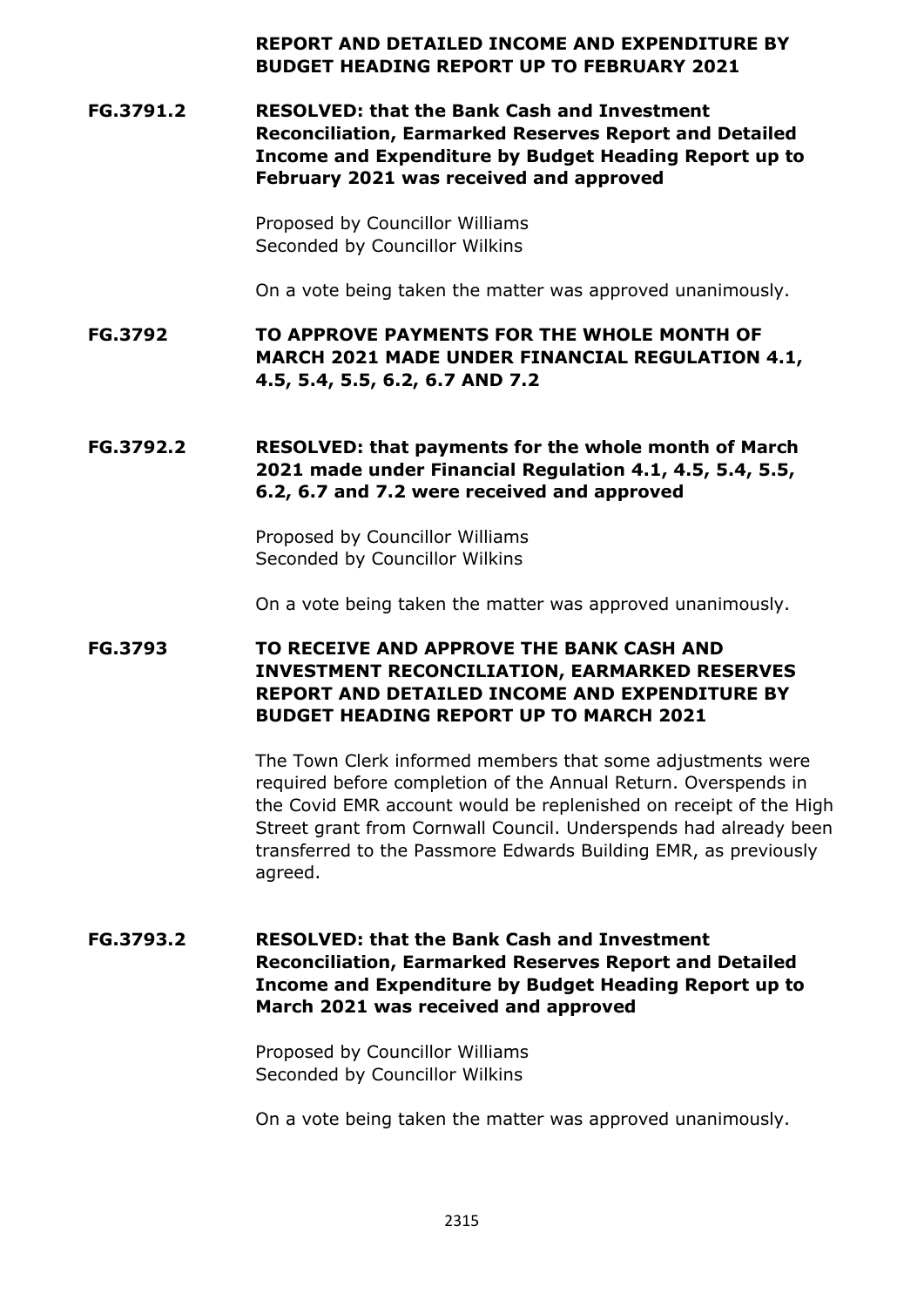**FG.3794 TO RECEIVE A VAT RETURN FOR CAMBORNE TOWN COUNCIL FOR THE PERIOD 1ST JANUARY 2021 TO 31ST MARCH 2021**

# **FG.3794.2 RESOLVED: that a VAT Return for Camborne Town Council for the period 1st January 2021 to 31st March 2021 was received**

Proposed by Councillor Williams Seconded by Councillor Wilkins

On a vote being taken the matter was approved unanimously.

### **FG.3795 TO RECEIVE THE ASSET REGISTER UPDATED TO INCLUDE ADDITIONS OR DISPOSALS TO 31ST MARCH 2021**

### **FG.3795.2 RESOLVED: that the Asset Register updated to include additions or disposals to 31st March 2021 was received**

Proposed by Councillor Williams Seconded by Councillor Atherfold

On a vote being taken the matter was approved unanimously.

# **FG.3796 TO APPROVE THE PAYMENT OF INVOICES RECEIVED FOR THE MONTH OF APRIL 2021, UP TO DATE SCHEDULE TO BE TABLED AT THE MEETING**

# **FG.3796.2 RESOLVED: that the payment of invoices made during the month of April 2021, up to date schedule to be tabled at the meeting were received and approved**

Proposed by Councillor Williams Seconded by Councillor Wilkins

On a vote being taken the matter was approved unanimously.

**FG.3797 TO APPROVE PAYMENTS MADE DURING THE MONTH OF APRIL 2021 MADE UNDER FINANCIAL REGULATION 4.1, 4.5, 5.4, 5.5, 6.2, 6.7 AND 7.2, UP TO THE DATE OF THE MEETING**

**FG.3797.2 RESOLVED: that payments made during the month of April 2021 made under Financial Regulation 4.1, 4.5, 5.4, 5.5, 6.2, 6.7 and 7.2, up to the date of the meeting were received and approved**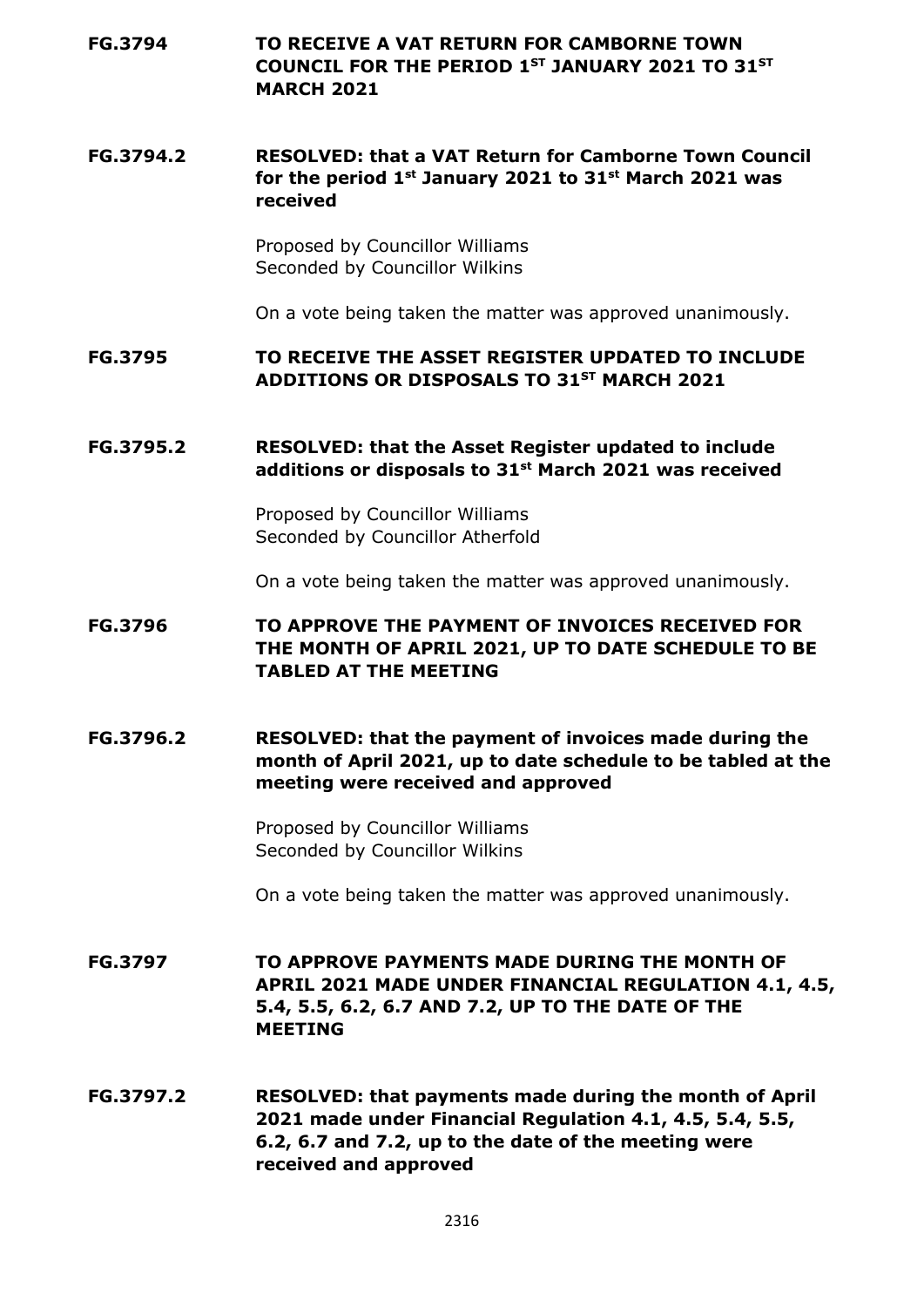Proposed by Councillor Williams Seconded by Councillor Wilkins

On a vote being taken the matter was approved unanimously.

**FG.3798 TO RECEIVE A REPORT OF EXPENDITURE DELEGATED TO THE TOWN CLERK FROM THE DATE OF THE FEBRUARY MEETING AND UP TO THE DATE OF THIS MEETING, FOR APPROVAL**

**FG.3798.2 RESOLVED: that a report of expenditure delegated to the Town Clerk from the date of the February meeting and up to the date of this meeting, was received and approved**

> Proposed by Councillor Wilkins Seconded by Councillor Ms Fox

On a vote being taken the matter was approved unanimously.

#### **FG.3799 TO RECEIVE CORRESPONDENCE FROM GRANT RECIPIENTS:**

- **(i) Camborne Cricket Club;**
- **(ii) Redruth Rotary;**
- **(iii) Transformation CPR**

# **FG.3799.2 RESOLVED: that correspondence from grant recipients (i) Camborne Cricket Club; (ii) Redruth Rotary; (iii) Transformation CPR was received**

Proposed by Councillor Williams Seconded by Councillor Wilkins

On a vote being taken the matter was approved unanimously.

#### **FG.3800 TO RECEIVE CORRESPONDENCE REGARDING PUBLIC SECTOR DEPOSIT FUND NEGATIVE RATES, AGREE ACTION AND AUTHORISE EXPENDITURE**

The Chairman requested that the matter was made an ongoing agenda item, to keep abreast of a potentially changing situation.

# **FG.3800.2 RESOLVED: that correspondence regarding Public Sector Deposit Fund negative rates was received and that the matter was made an ongoing agenda item of this Committee, for monitoring purposes**

Proposed by Councillor Williams Seconded by Councillor Wilkins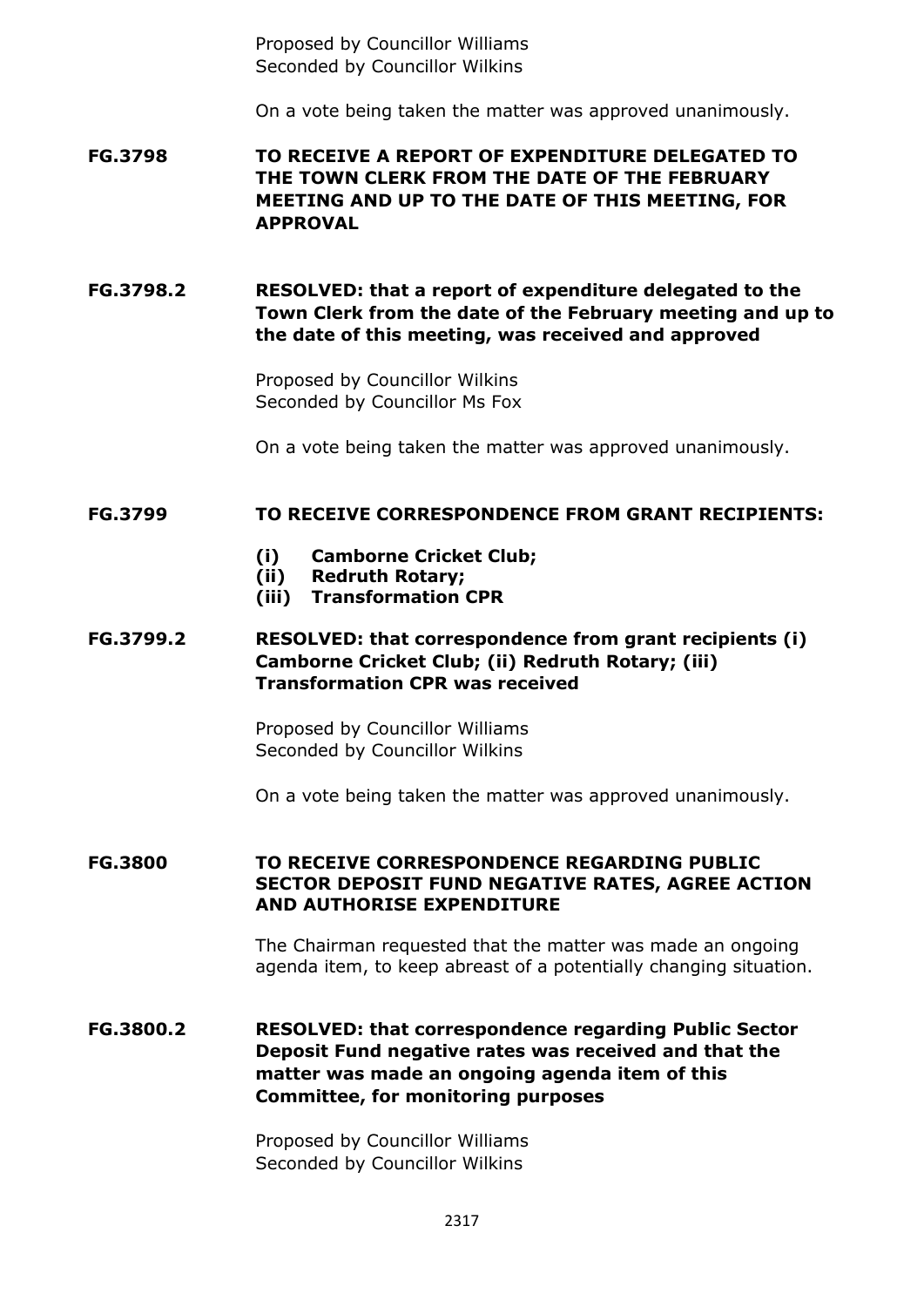On a vote being taken the matter was approved unanimously.

**FG.3801 THAT THIS COUNCIL RESOLVES UNDER THE 1960 PUBLIC BODIES (ADMISSION TO MEETINGS) ACT, TO EXCLUDE THE PRESS AND PUBLIC DUE TO THE CONFIDENTIAL NATURE OF THE BUSINESS TO BE DISCUSSED**

### **FG.3801.2 RESOLVED: that under the 1960 Public Bodies (Admission to Meetings) Act, the Press and Public were excluded**

Proposed by Councillor Wilkins Seconded by Councillor Weedon

On a vote being taken the matter was approved unanimously.

### **FG.3802 TO RECEIVE A VERBAL UPDATE REPORT AND WRITTEN SCORE EVALUATION FOR THE CONTRACT FOR PROFESSIONAL SERVICES FOR THE PASSMORE EDWARDS BUILDING**

**i) to note the tender process undertaken and make the award of contract to the top ranked service provider based on the published evaluation criteria and evaluation process carried out;**

### **ii) to give authority to the Town Clerk to formalise the contract and give instructions for the work to commence**

The Amenities and Projects Officer gave a presentation updating members of the professional tender process for reinstatement at the Passmore Edwards building. Only one bid had been received, which fulfilled the criteria requested, and the Amenities and Projects Officer recommended that this applicant was offered the contract.

Discussion took place and members considered the applicant's references and experience with other similar projects. Concern was expressed regarding potential escalation of the project costs, but it was recognised that the surveyor's information at this point was based on their own knowledge of the work that would be required, and that a further indication would be provided when tenders for the building work were received.

# **FG.3802.2 RESOLVED: that a verbal update report and written score evaluation for the contract for Professional Services for the Passmore Edwards Building was received and the tender process noted, and that the contract was awarded to Allen Construction Consultancy Limited**